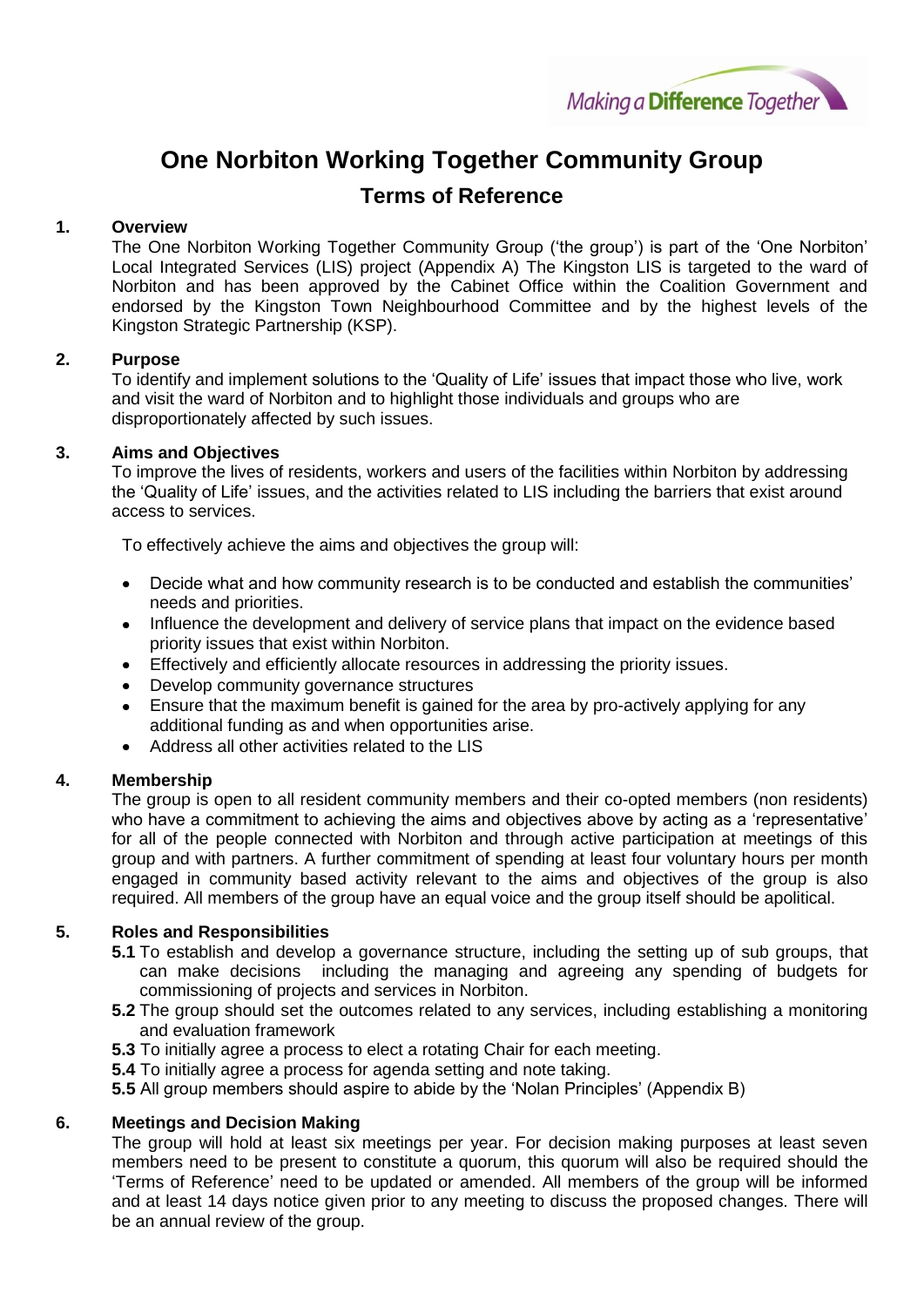**Appendix A -** Structure of 'One Norbiton Working Together'' Local Integrated Services (LIS) Project